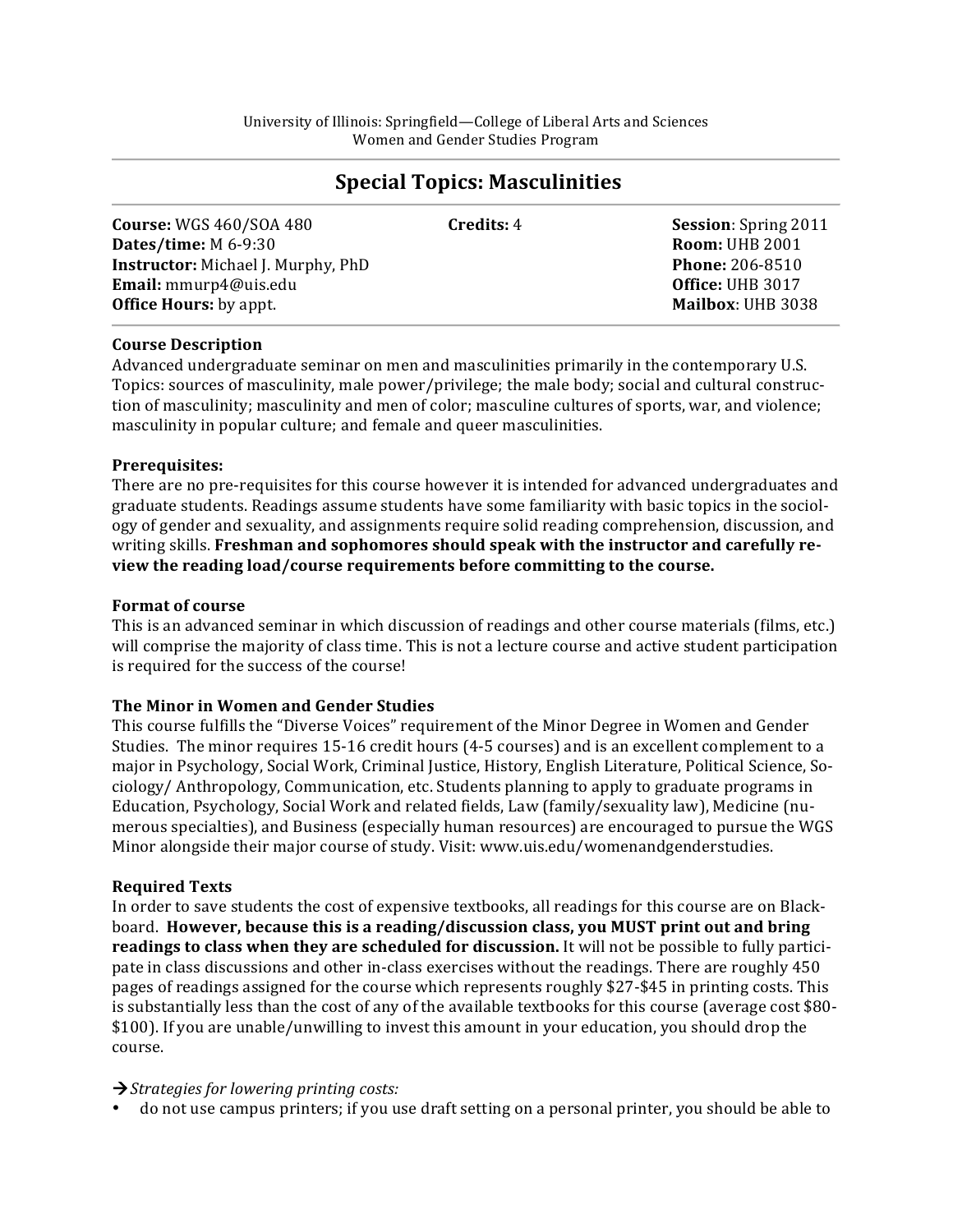print all readings for the cost of paper and one printer cartridge.

- don't print copyright pages/footnotes!
- print two pages of reading on one piece of paper (often called 'two-up' printing).
- download ALL readings to a portable drive and take to a copy center (which often offer discounts for bulk printing); ask for a UIS discount!

## **Course requirements (course is worth 1000 points total):**

## *1.)Class)participation)(300)points)*

Because this is a reading/discussion seminar, voluntary student participation is essential to the success of the course. Participation is not the same as attendance; participation is meaningful, releyant, and substantive engagement with the course materials in ways that further individual and group learning. The instructor will make every effort to invite students to participate but ultimately it is up to each student to fulfill this course requirement. If participation becomes an issue, the instructor reserves the right to measure participation through more formal methods such as readings quizzes; collecting readings and notes, etc.

 $\rightarrow$ Strategies for quiet learners: as you read, look for passages that 1) best state the author's main or secondary points; 2) you don't understand and would like some help with; 3) you disagree with. Mark these so that you can quickly and easily find them during class. If you have trouble formulating a question/statement in the heat of the moment, prepare one or two questions in advance and read them when there's a lull in class conversation. Be prepared to respond if you are invited to contribute!

## *Participation grading criteria:*

- A: speaks often and demonstrates advanced understanding of readings; always brings hard copy of readings to class; demonstrates preparation; keeps discussion focused on learning; generates discussion by picking up a discussion thread/engaging other students; listens respectfully/attentively; volunteers topics/questions for discussion;
- B: speaks often and demonstrates familiarity with the readings; brings hard copy of readings to most classes; contributions are focused on the discussion topic; responds but does not generate discussion topics;
- C: may speak often but demonstrates little familiarity with the readings; has hard copy of readings some of the time; contributions are not conducive to learning; unable to substantiate statements with evidence from readings;
- D: rarely speaks and so does not demonstrate familiarity with readings; rarely has hard copy of readings in class; contributions distract class/detract from learning; unable to substantiate perspective on readings; sometimes uses unapproved electronic devices in class;
- F: never brings hard copy of readings to class; never voluntarily contributes; cannot make a substantive/relevant contribution when called upon; does not listen with a sense of engagement or respect; unable to substantiate perspective on readings; habitual use of unapproved electronic devices in class.

## 2. Presentation of readings (300 points)

Twice during the semester, each student will introduce assigned readings to the class and provide a 2 page, single-spaced handout (double-sided printing is OK) for each member of the class. In general, each 15 minute presentation should *summarize* the readings (what are they about?); *relate* them to the course topic (how do they help us better understand masculinities?); and *identify* their most important *claims/arguments* (what is the author arguing/claiming?) In addition, please provide some basic biographical information on the authors (who are they? What is their area of exper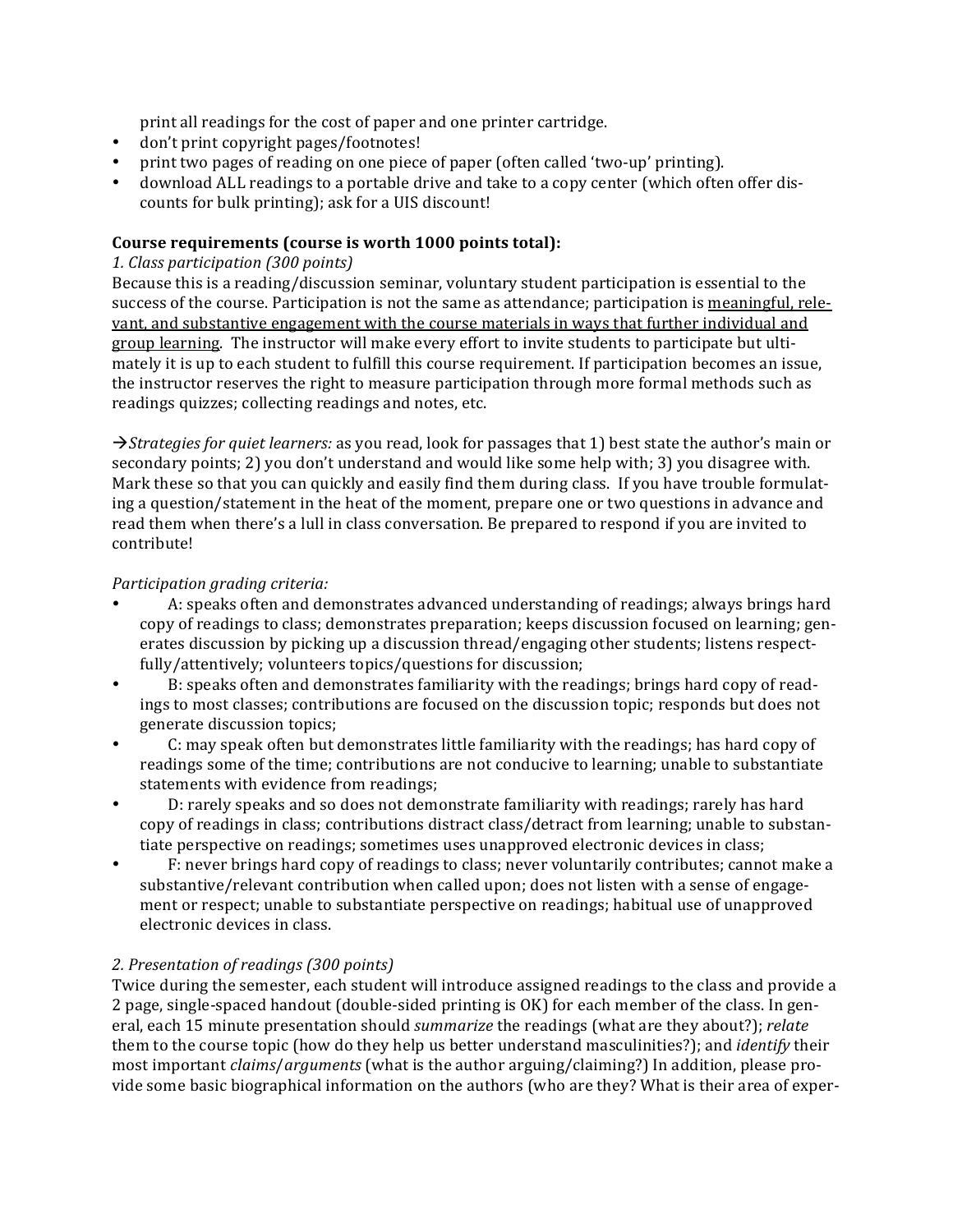tise/research?) but this should not take up more than a sentence or two of your handout. Images are not necessary for handouts.

 $\rightarrow$  Hint: readings in this course have been selected because of the value of their ideas and arguments, not because they offer basic facts or information. Example: the article "Warrior Narratives" in the Kindergarten Classroom," was not selected because it helps us understand kindergartners! When in doubt, ask what each reading argues or helps us learn about the main topic "masculinities" and the sub-topic of each day's class. And don't be afraid to ask for help/hints from the instructor!

## 3. Ethnomethodology experiment, paper, and presentation (400 points)

A 3000 word (roughly 10 pp.) paper based on a social experiment that makes the 'invisible' social norms of masculinity visible by disrupting them. Paper will be due in three installments: a oneparagraph proposal, a description of the experiment with raw data; and a paper that ties the whole thing together, with analysis of findings using knowledge gained from readings and class discussion.

## 4. Extra credit (50 points maximum)

Occasional extra credit opportunities may be made available to the class. If you become aware of an event or speaker that is *free*, clearly *relevant* to course topic, and *available* to all students—please inform the instructor!

## **General Course Policies**

## 1. Syllabus = contract

Your continued enrollment in the course implies that you have read and agreed to be bound by the terms of the syllabus. Minor adjustments will be made at the discretion of the instructor; major adjustments in consultation with the class as a whole.

## 2. It's your education!

Your enrollment in this course implies you are interested in the material and want to be here. You are expected to assume responsibility for your education by attending class regularly, keeping up with readings, showing up on time and staying for the entire class, actively participating in class activities, finding out what you missed if you have an absence, turning in your work on time, retaining all your graded work in case there is a grade discrepancy, and communicating about potential problems in time for them to be solved.

## 3. Attendance

- Because so much of the learning in this class requires your physical presence in the  $\bullet$ classroom, regular, punctual attendance is required. A sign-in sheet will be circulated during the first few minutes of class. It will serve as proof of your presence/absence.
- Each student is allowed **one** absence without grade penalty and can use it for any purpose without explanation: illness, team travel, job interview, etc. No distinction will be made between excused or unexcused absences.
- **Second** absence will result in a *course* grade penalty of 100 points (full letter grade).
- Miss three or more classes and you automatically fail the class, regardless of the quality of other work.
- If you are experiencing profound life issues (chronic illness, death in family, etc.) affect your attendance you should meet with the instructor to talk about negotiating an incomplete grade contract!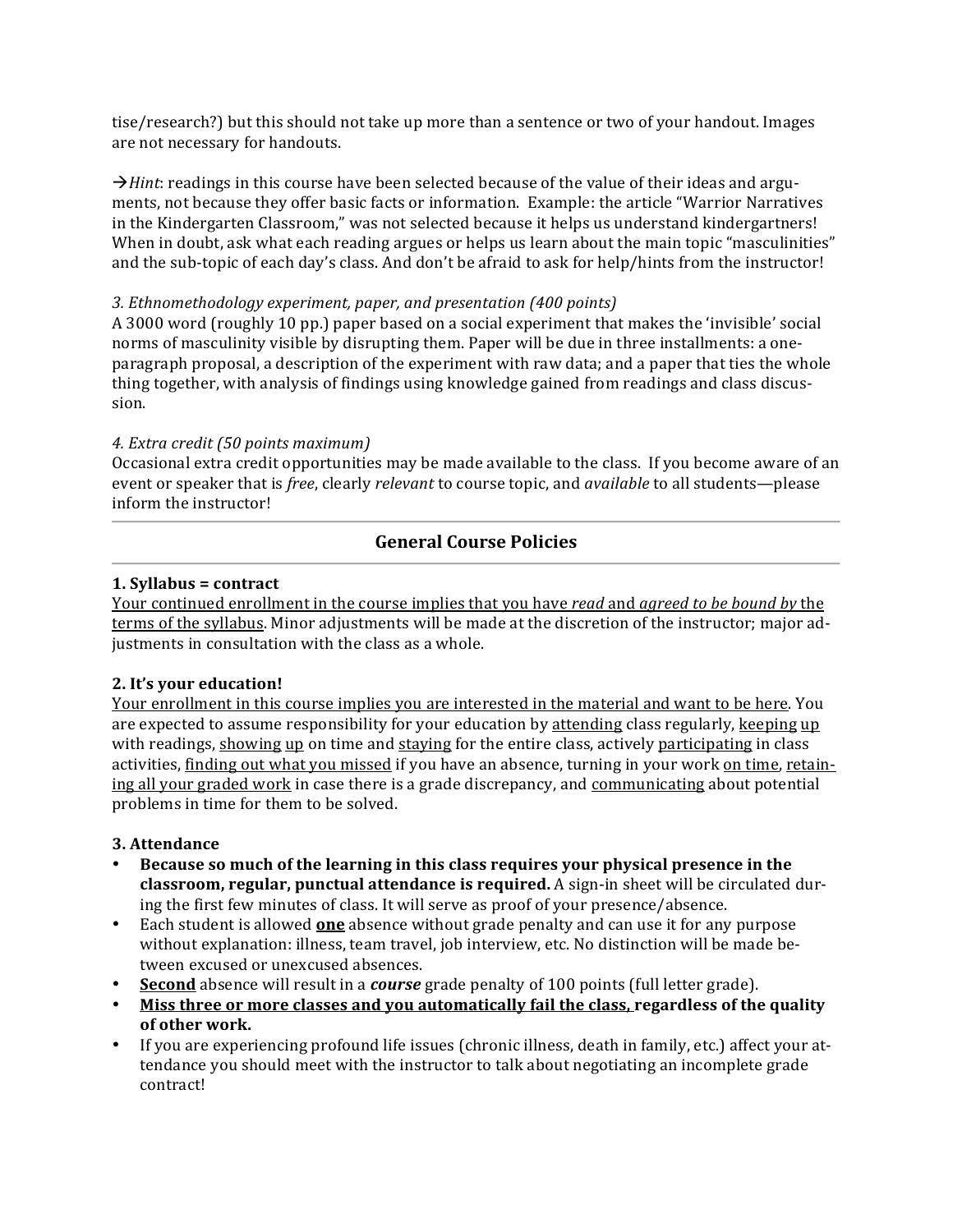## 4. Classroom etiquette

In order to facilitate learning:

- use of personal electronic devices—cell phones, laptops, personal music players, etc.—is prohibited during class unless specifically allowed by the instructor. If you need to take an urgent call, excuse yourself from class and step outside!
- to protect privacy, confidentiality, and intellectual property rights, video/audio recording in class is prohibited without permission from the instructor AND all enrolled students.
- class time is not meal time! Please eat, drink, and use the restroom before/after class or on our break.

## 5. Course perspective and classroom civility

This course is explicitly taught from a gender-justice perspective that celebrates human gender and sexual diversity with an eye towards the social equality of women and men. Though readings and other materials are diverse, there has been no attempt to be 'fair and balanced' in their selection. However, this course is not an indoctrination camp where everyone is required to think alike. Your grade will be based on how well you engage with and demonstrate understanding of the course content, not whether you personally agree with that content. Everyone in the classstudents, guests, instructor—has a right to a respectful hearing of their perspective on course topics and materials, however comments that are not civil, respectful, and courteous will be terminated. Repeat violators will be expelled from the course or referred to the Dean for a conversation about the virtues of civility in higher education.

## 6. Explicit content

Some of the readings and other material in this class contain explicit language and imagery about sex, gender, and sexuality. Materials have been selected for their educational—not shock—value. You are encouraged to explore any concerns during our class discussion, with the instructor during office hours, your academic advisor, or the campus counseling center. You might also use your free absence to 'strategically' miss a day that you might find particularly difficult. Please review the syllabus carefully before committing to the course.

## 7. Grading

- late work is NOT accepted. Period. (Really!) Plan your time accordingly....
- graded work must be submitted on paper NOT via email.
- instructor reserves the right to adjust a student's final course grade (up OR down) if grades earned on course requirements do not reflect a student's overall performance in the course.

| o letter equivalents for assigning course grade. |                 |                     |               |              |  |
|--------------------------------------------------|-----------------|---------------------|---------------|--------------|--|
|                                                  | B+= 88-89%      | $C_{+} = 78 - 79\%$ | $D = 68-69\%$ | $F = 0.59\%$ |  |
| $A = 93\%$                                       | $B = 83 - 87\%$ | $C = 73 - 77\%$     | $D = 63-67\%$ |              |  |
| $A = 90-92%$                                     | $B - 80 - 82\%$ | $C = 70 - 72\%$     | $D = 60-62%$  |              |  |

Number to letter equivalents for assigning course arade-

## 8. Academic integrity

Please familiarize yourself with the University's Academic Integrity Policy, which governs student work in this course. Students caught cheating or representing someone else's work as their own (plagiarism) will automatically **FAIL** the course and be referred to the Academic Integrity Council for appropriate discipline. Ignorance of the policy is no defense!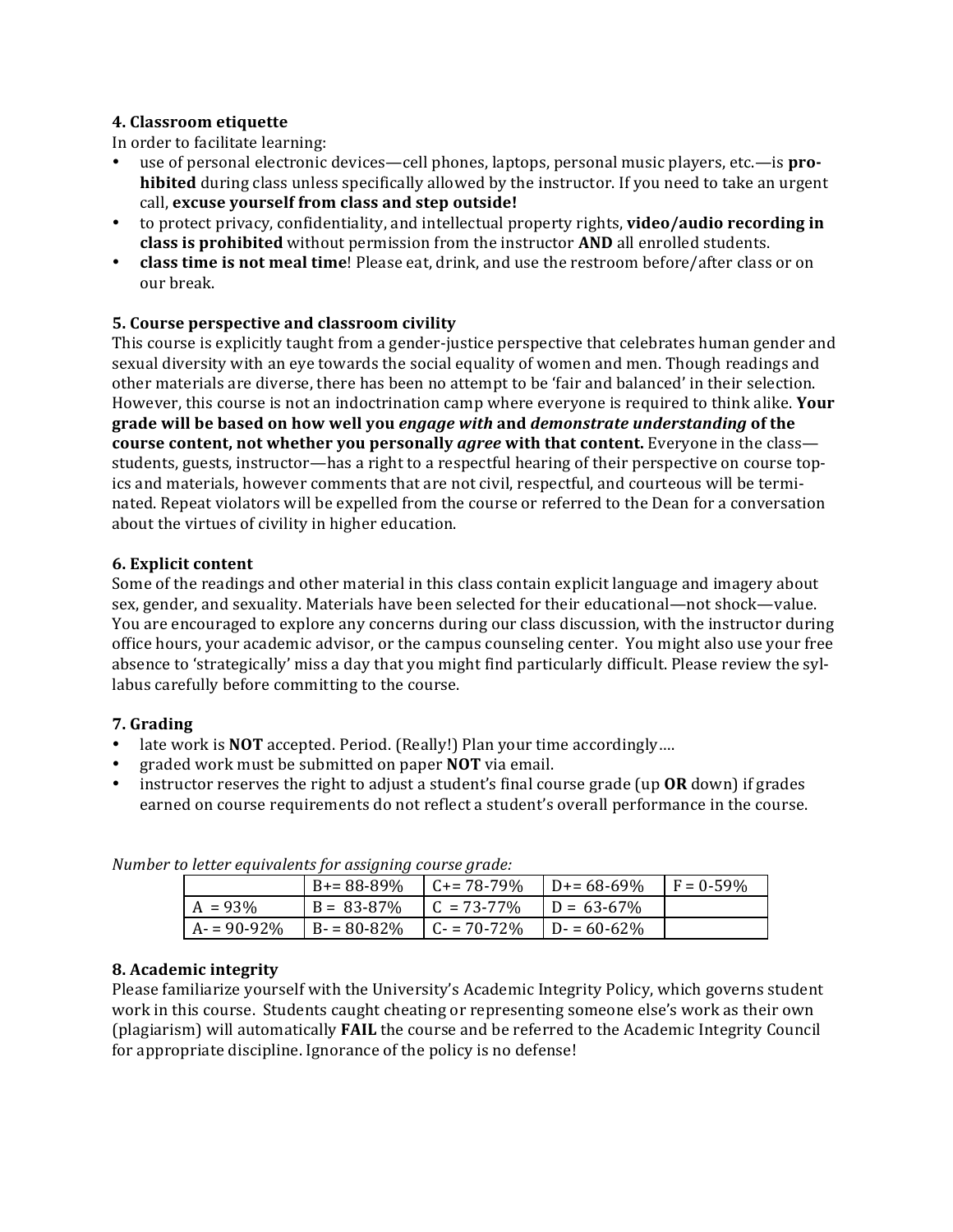## 9. Disability accommodations

UIS is committed to making college education available to all who choose to pursue it. Reasonable accommodations for those with disabilities will be made, as required by law and University policy. However, prompt action on your part is essential: if you require accommodations to complete your education please contact the instructor or the Office of Disability Services (ODS). No accommodations can be made without prior registration and documentation with ODS located in HRB 80, (217) 206-6666.

## **Schedule of Topics and Readings**

All readings on Blackboard. Be prepared to discuss assigned readings on the date listed below.

### 1/17: MLK Birthday: no class

## 1/24: Introduction and syllabus review

In class: watching something insightful and pithy; whatever strikes the instructor's fancy

#### 1/31: What is masculinity? And why should we study it (in a Women's Studies class)? Read:

-Kilmartin, "Introduction" from The Masculine Self, 17pp. -Brod, "Studying Masculinities as Superordinate Studies," 14pp.

### 2/7: Social Construction of Masculinities

Read:

-Kimmel, "Masculinity as Homophobia," 11pp.

-Jordan/Cowan, "Warrior Narratives in the Kindergarten Classroom," 15pp.

-Messerschmidt, "Varieties of 'Real Men," 15pp.

## 2/14: Case study: performing masculinities

Read:

-Franklin, "Enacting Masculinity: Antigay Violence and Group Rape as Participatory Theatre," 12pp.

-Grazian, "The Girl Hunt: Urban Nightlife and the Performance of Masculinity as Collective Activity," 18pp.

View in class: Tough Guise: Violence, Media, and the Crisis in Masculinity (Northampton, Mass.: Media Education Foundation, 2002). 85 min.

## 2/21: Angry white men

Read:

-Kivel, "Young White Men," 6pp.

-Fine/Weis, "(In)Secure Times," 16pp.

-Calhoun, "Will the Real Slim Shady Please Stand Up?" 25 pp.

View in class: Tim Wise: On White Privilege: Racism, White Denial & The Costs of Inequality (Northampton, Mass.: Media Education Foundation, 2008). 57 min.

#### 2/28: Black masculinities

Read:

-Wickholm, "Plight Deepens for Black Men," 2pp. -Herbert, "Too Long Ignored," 2pp. -Majors, "Cool Pose," 9pp.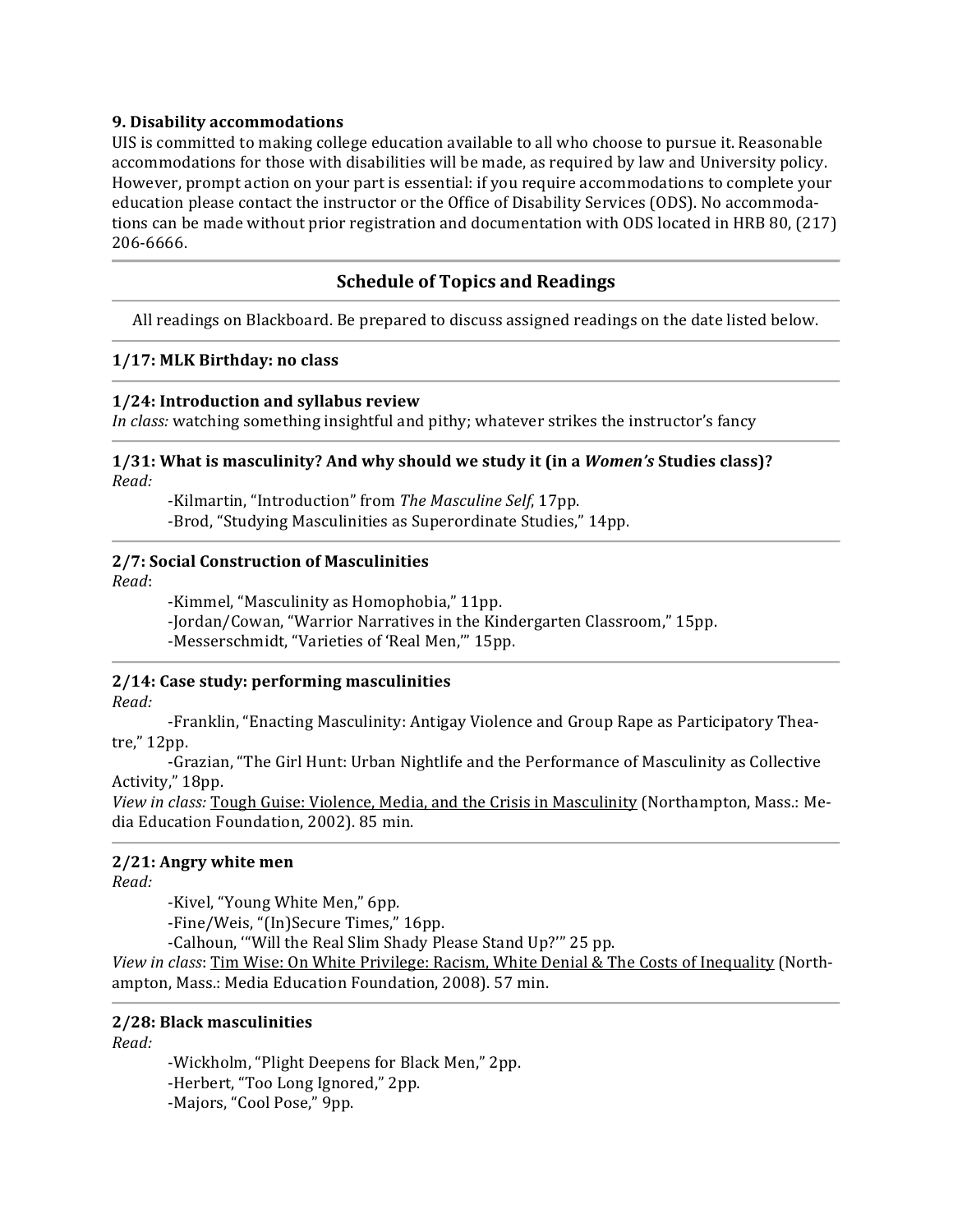-hooks, "Reconstructing Black Manhood," 17pp. View: Hip-Hop: Beyond Beats and Rhymes (Northampton, Mass.: Media Education Foundation, 2006). 61 min.

#### 3/7: Sexualities

#### Read:

-Bordo, "Pills and Power Tools," 3pp. -Schultz, "Getting Off on Feminism," 7pp. -Messner, "Becoming 100 Percent Straight," 6pp. -Savin-Williams, "Memories of Same-Sex Attractions," 16pp.

## 3/14: Spring Break

#### 3/21: Case study: disconnecting sex/gender/sexuality

Read:

-Hill, "Feminine Heterosexual Men: Subverting Hetero-patriarchal Sexual Scripts?," 7pp. -Heasley, "Queer Masculinities of Straight Men," 10 pp.

-Anderson, "Being Masculine is Not About Who You Sleep with...." 10pp.

-Ward, "Straight Dude Seeks Same: Mapping the Relationship between Sexual Identities, Practices, and Cultures," 6pp.

#### 3/28: Interpersonal violence (and its discontents)

Read:

-Foubert, "Rape Statistics," 2pp.

-Dworkin, "I Want a Twenty-Four-Hour Truce During Which There Is No Rape," 9pp.

-Anderson/Umberson, "Gendering Violence: Masculinity and Power in Men's Accounts of Domestic Violence." 18pp

-Carlson, "I'd Rather Go Along and Be Considered a Man: Masculinity and Bystander Intervention," 12pp.

-Schultz, "The Anti-Rape Rules," 5pp.

## 4/4: Cancelled (AMSA conference)

#### 4/11: Violence: war and terrorism

Read:

-Kimmel, "Globalization and its Mal(e)contents: The Gendered Moral and Political Economy of Terrorism," 15pp.

-Peteet, "Male Gender and Ritual of Resistance in the Palestinian Intifada: A Cultural Politics of Violence," 17pp.

-Cohn, "Wars, Wimps, and Women: Talking Gender and Thinking War," 10pp.

#### 4/15: Last day to drop course/change grading option

## 4/18: Sports (really, 'football')

Read:

-Nelson, "Men in Tight Pants Embracing," 24pp. -Sabo/Panepinto, "Football Ritual and the Social Reproduction of Masculinity," 7pp. -Dundes, "Into the Endzone for a Touchdown: A Psychoanalytic Consideration of American Football," 14pp.